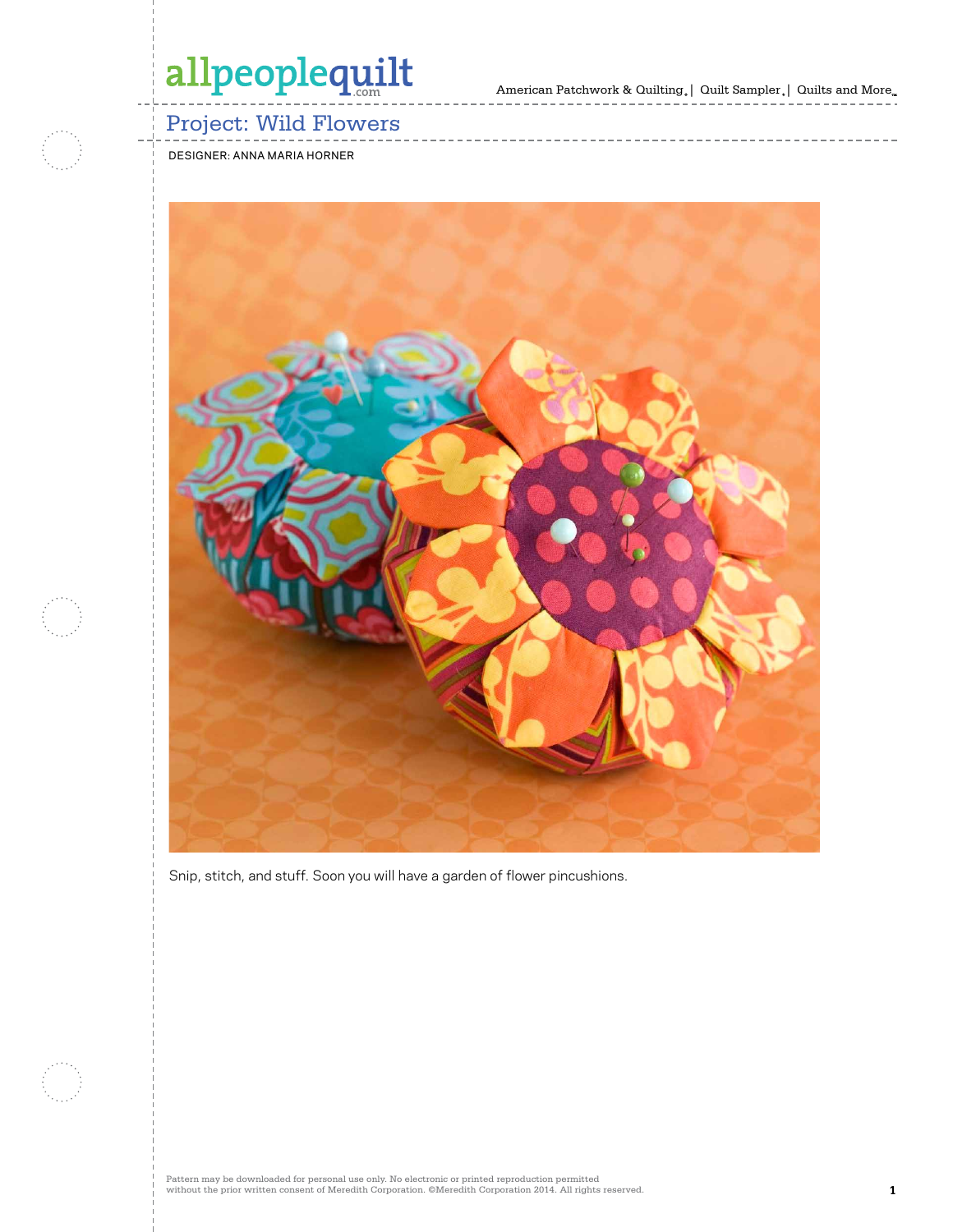### Project: Wild Flowers

- **Materials**
- 1⁄4 yard multicolor print (pincushion side, bottom)
- **• 1/8** yard orange floral (petals)
- **•** 6" square magenta polka dot (pincushion center)
- **•** 6" square heavyweight interfacing
- **•** Polyester fiberfill

#### Finished pincushion: 6×3"

Quantities include

Measurements include  $\frac{1}{4}$ " seam allowances. Sew with right sides together unless otherwise stated.

### Cut Fabrics

Cut pieces in the following order. The patterns are on *pages 4–5*. To make pattern templates, see Make and Use Templates, *page 6*. Be sure to transfer the dots (matching points) marked on the patterns to the templates, then to the fabric pieces.

- **From multicolor print, cut:**
- 8 of Pattern A
- **•** 1 of Pattern D
- **From orange floral, cut:**
- **•** 16 of Pattern B
- **From magenta polka dot, cut:**
- **•** 1 of Pattern C
- **From interfacing, cut:**
- **•** 1 of Pattern C

### Assemble Pincushion

1. Sew together multicolor print A pieces in a row to make pincushion side (Diagram 1). Clip seam allowances; fingerpress seams in one direction.

- 2. Join two orange floral B pieces, leaving short edge open for turning (Diagram 2). Turn right side out. Press to make a petal. Repeat to make eight petals total.
- **3.** Matching center marks at raw edges, pin petals to right side of pincushion side; baste (Diagram 3).
- 4. With right side inside, sew together ends of pincushion side to make a circle, leaving an opening that will be used for stuffing the cushion later (Diagram 4).
- **5.** Matching dots, baste magenta polka dot C circle to upper edge (edge with petals) of pincushion side (Diagram 5). Sew together 1⁄4" from edge. Clip seams; turn to right side.
- **6.** Stuff lightly with fiberfill until pincushion stands on its own.
- 7. Baste small gathering stitches 1/8" from edge of multicolor print D circle. Center interfacing C circle on wrong side of D circle; pull gathers tight, wrapping D circle around interfacing, to make pincushion base (Diagram 6). Secure thread. Press.
- 8. Hand-sew pincushion base to bottom opening.
- 9. Stuff firmly with fiberfill. Hand-sew side opening closed to complete pincushion.

Pattern may be downloaded for personal use only. No electronic or printed reproduction permitted without the prior written consent of Meredith Corporation. ©Meredith Corporation 2014. All rights reserved. **2**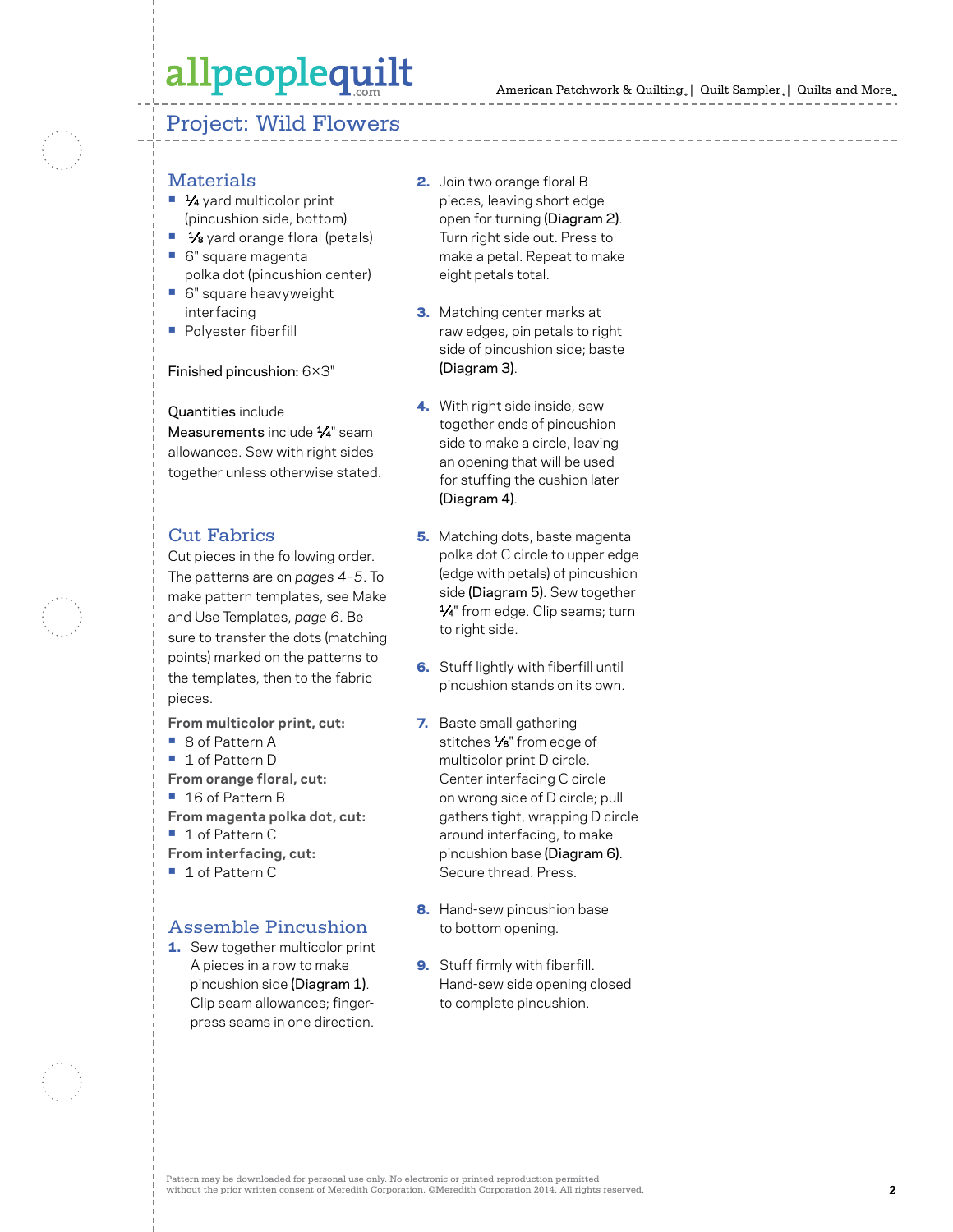American Patchwork & Quilting  $_{\circ} \, | \,$  Quilt Sampler  $_{\circ} \, | \,$  Quilts and More  $_{\circ \circ}$ 

## Project: Wild Flowers







DIAGRAM 1

DIAGRAM 2

===

DIAGRAM 3

---------------



DIAGRAM 5



DIAGRAM 6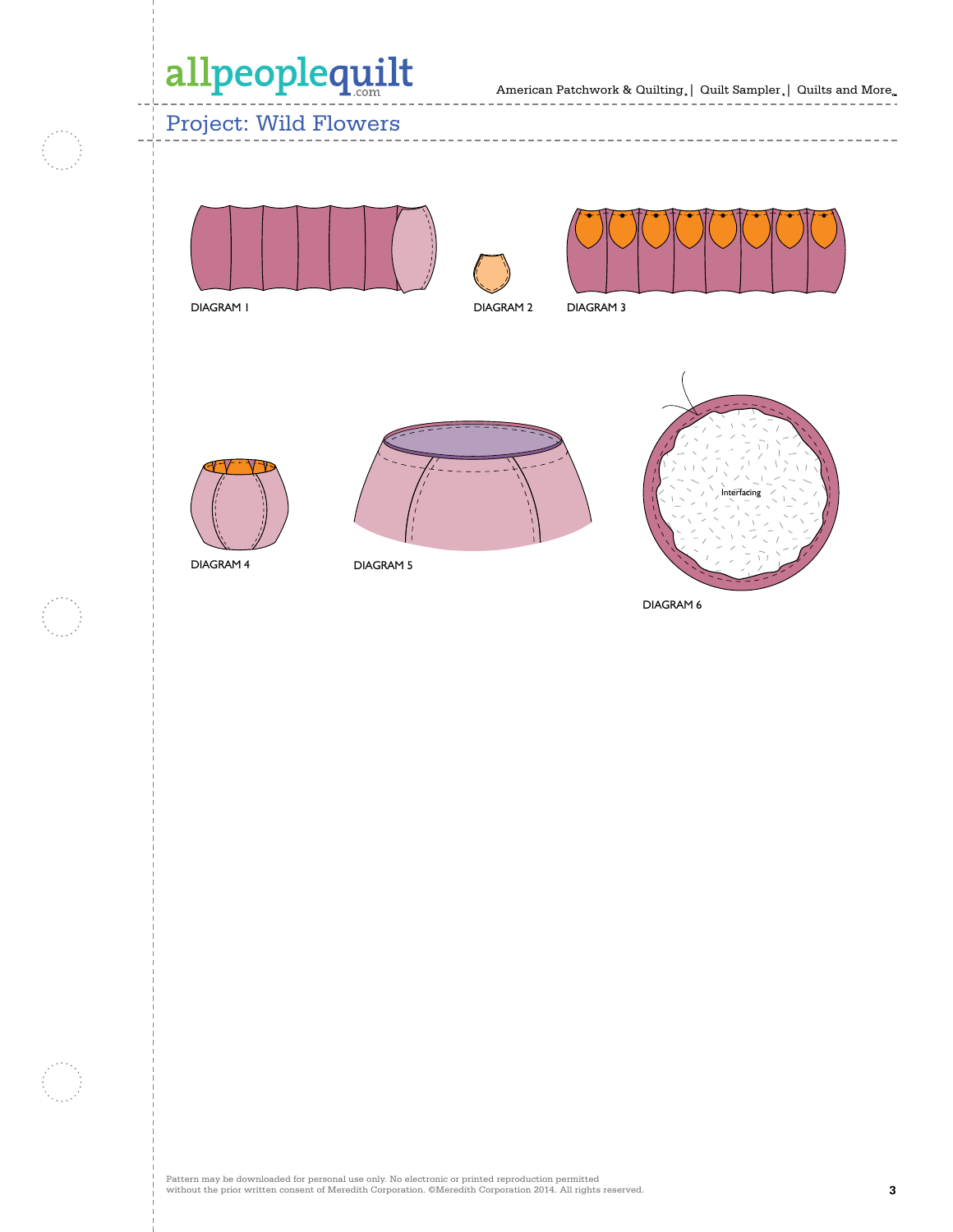## Project: Wild Flowers





### **\* NOTE:**

When printing a downloadable pdf, set Page Scaling preference to NONE to print patterns at 100%. Do NOT "Shrink to Fit" or "Fit to Printable Area."

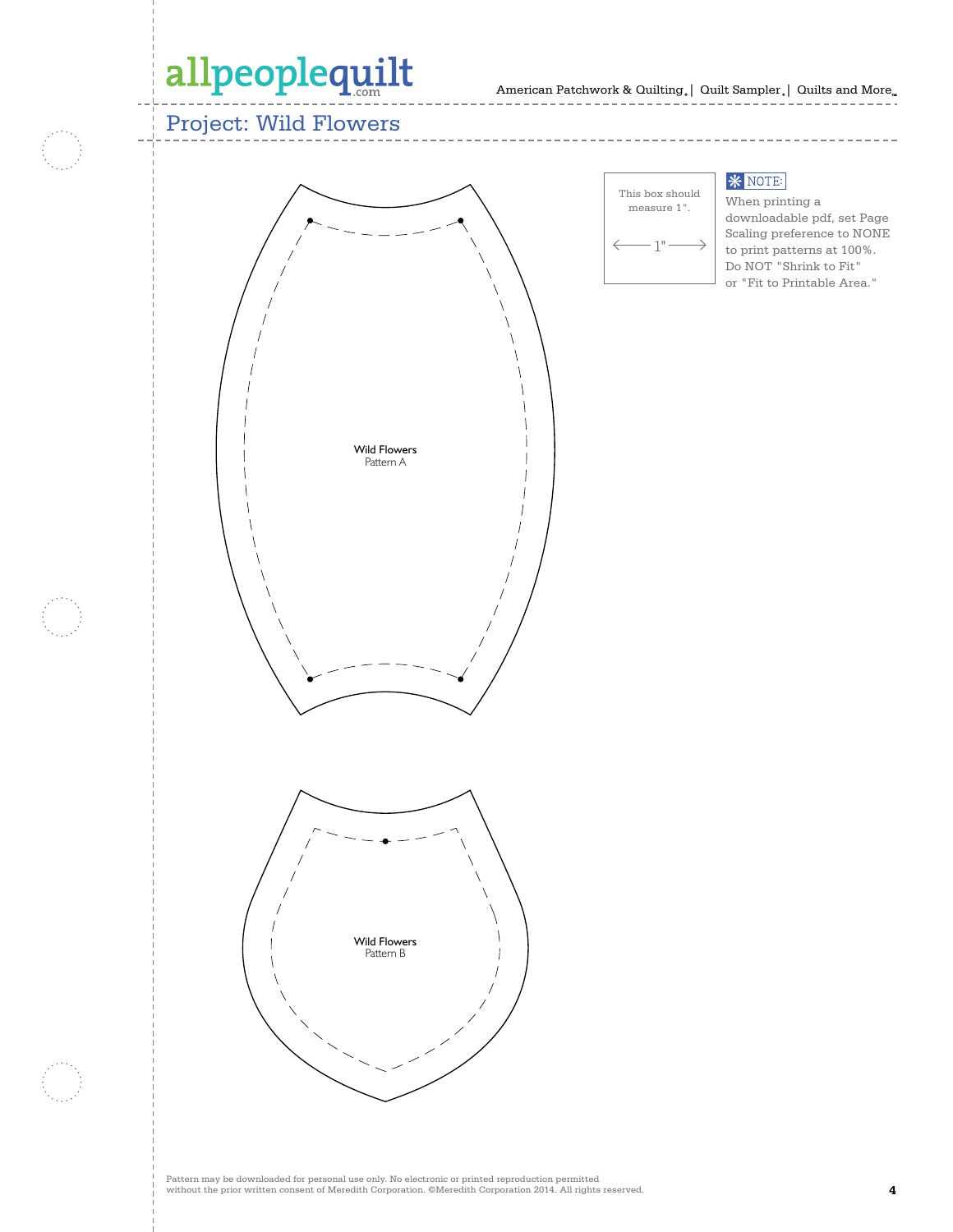Project: Wild Flowers